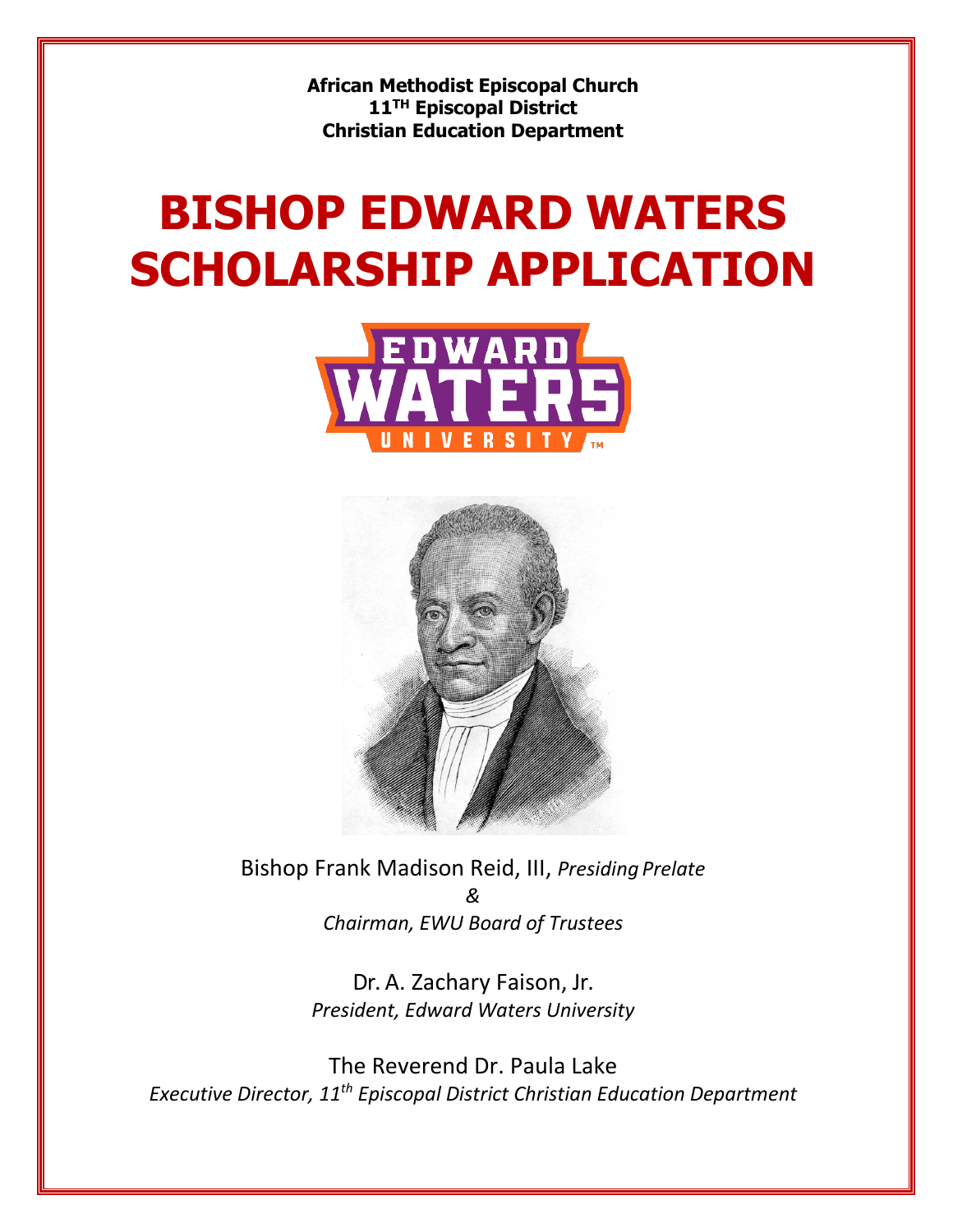**11th Episcopal District | African Methodist Episcopal Church Board of Christian Education, Rev. Dr. Paula Lake, Executive Director Rt. Rev. Frank Madison Reid III, Presiding Prelate**

P.O. Box 541393 Opa-Locka, FL 33054

May 1, 2022

Dear Applicant:



Thank you for your interest in applying for the Bishop Edward Waters Scholarship sponsored by the 11<sup>th</sup> Episcopal District Board of Christian Education of the African Methodist Episcopal Church. This application is for students who have been accepted to Edward Waters University or currently enrolled at Edward Waters University in Jacksonville, FL. Applicant may or may not be a member of the African Methodist Episcopal Church.

#### *High School Applicants*

High school applicants must have maintained a high school **grade point average of 2.5** or higher or completion of a G.E.D. An official sealed transcript must be submitted with the application as verification of graduation and grade point average. Applicants must also have a proven record of civic and social responsibility through strong educational and/or community service. A High School Principal, Assistant Principal, Guidance Counselor, Teacher, or Community Service Administrator shall verify the civic participation of the applicant on official school or service provider stationary.

High school applicants shall be members of and actively participating in their local church congregation (AME Church Membership is not required). Participation shall include, but not limited to choirs, usher boards, music and arts ministries, youth organizations, Bible Discovery Hour/ Sunday School, etc. The pastor of your local congregation shall provide written verification of membership and participation on church stationary.

#### *Collegiate Applicants*

Collegiate applicants must currently be enrolled in Edward Waters University at the time of application and must have maintained a grade point average of 2.75 or better for consideration. Verification of enrollment and confirmation of grade point average must be submitted along with an official sealed transcript with the scholarship application.

College applicants should also be involved in some type of community service. The committee will review the applicant's profile acceleration if he or she demonstrated responsible and reliable academic acumen, while displaying compassion and concern for the community. A letter of recommendation from either a dean of the college or a college professor, must accompany the scholarship application when submitted.

Please ensure that your application is complete. Incomplete applications **will not** be reviewed. **The deadline postmark for applications is June 30, 2022.** We pray for your success as you endeavor to be a 2022 recipient of the Bishop Edward Waters Scholarship.

Sincerely,

The Reverend Willie Mae Williams, Scholarship Chair

cc: Dr. A. Zachary Faison Jr. President, Edward Waters University Bishop Frank Madison Reid III, Presiding Prelate and Chairman, EWU Board of Trustees The Reverend Dr. Paula Lake; Executive Director, Christian Education Department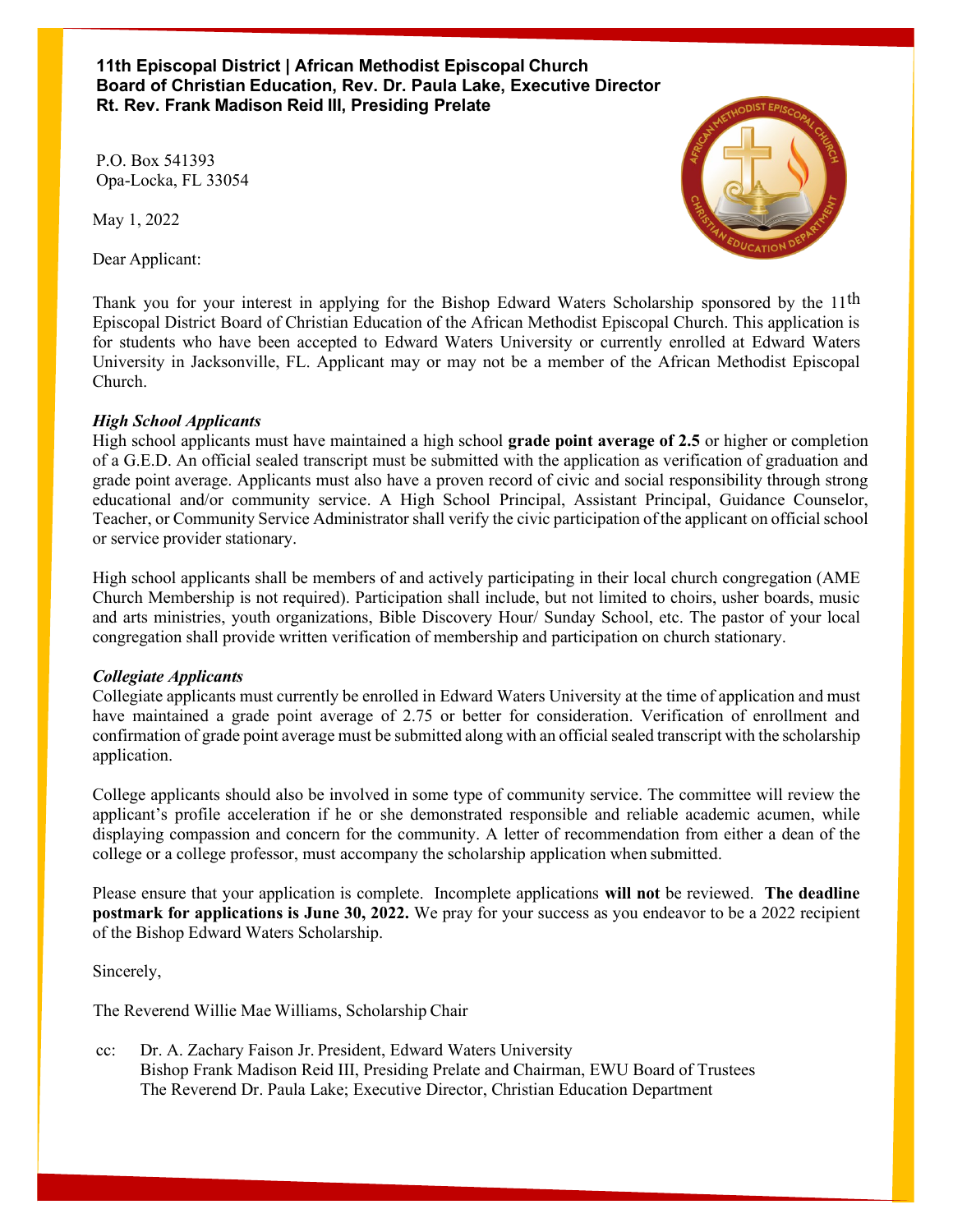### **APPLICATION CHECKLIST**

| $\Box$ Complete and return application on time.                                                                                                                                                                                                                          |
|--------------------------------------------------------------------------------------------------------------------------------------------------------------------------------------------------------------------------------------------------------------------------|
| Submit application no later than June 30, 2022 (postmarked or email on or before).                                                                                                                                                                                       |
| Secure and submit ALL verifications needed:<br>$\Box$ Verification of high school completion or G.E.D.<br>$\Box$ Verification of enrollment and/or current enrollment in Edward Waters University<br>$\Box$ Verification of G.P.A.<br>$\Box$ Sealed official transcripts |
| Secure and submit ALL letters of recommendations.                                                                                                                                                                                                                        |

 $\Box$  Complete scheduled interview.

**Applications should be mailed/emailed to:**

The Reverend Willie Mae Williams P.O. Box 541393 Opa-Locka, FL 33054 Email: [wmaewilliams@yahoo.com](mailto:wmaewilliams@yahoo.com)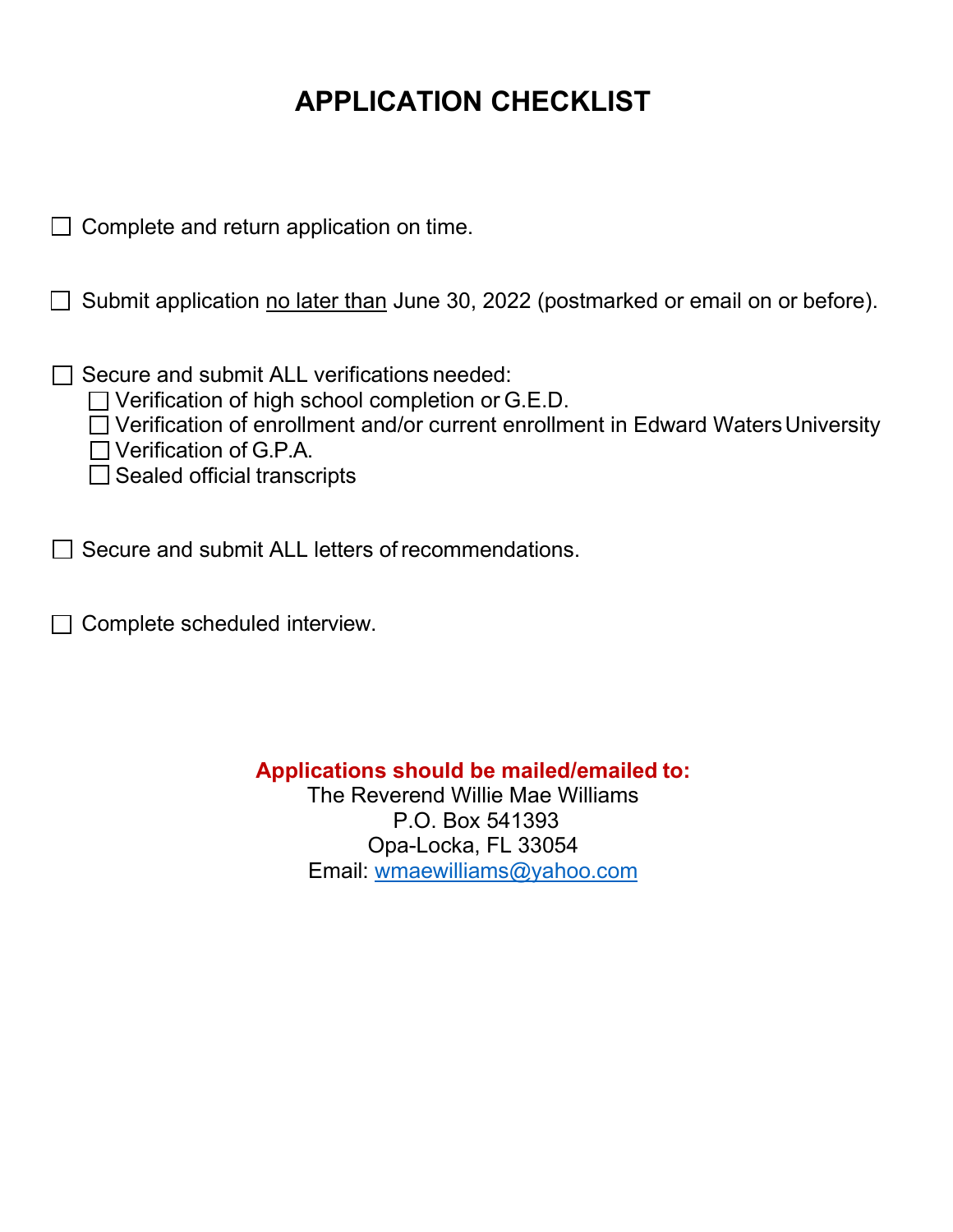#### **BISHOP EDWARD WATERS SCHOLARSHIP APPLICATION**

#### \*\*\*\*Application must be **TYPED**\*\*\*\*\* **Deadline June 30, 2022**

**NAME:** Click or tap here to enter text. Last Name First Name M.I.

**MAILING ADDRESS:** Click or tap here to enter text. Number. Street, Apartment Number OR Post OfficeBox

> Click or tap here to enter text. City, State, Zip Or Country

**COLLEGE ADDRESS:** Click or tap here to enter text.

Click or tap here to enter text.

**CHURCH AFFLIATION:** Click or tap here to enter text.

**HOME PHONE:** Click or tap here to enter text. **CELL PHONE:** Click or tap here to enter text.

**E-MAIL:** Click or tap here to enter text.

#### **Name/Location of High School and GraduationYear:**

Click or tap here to enter text.

Click or tap here to enter text.

#### **List all post-secondary institutions attendedprior to EWU:**

Click or tap here to enter text.

Click or tap here to enter text.

#### **Post High School Degrees/Certifications (if any):**

Click or tap here to enter text.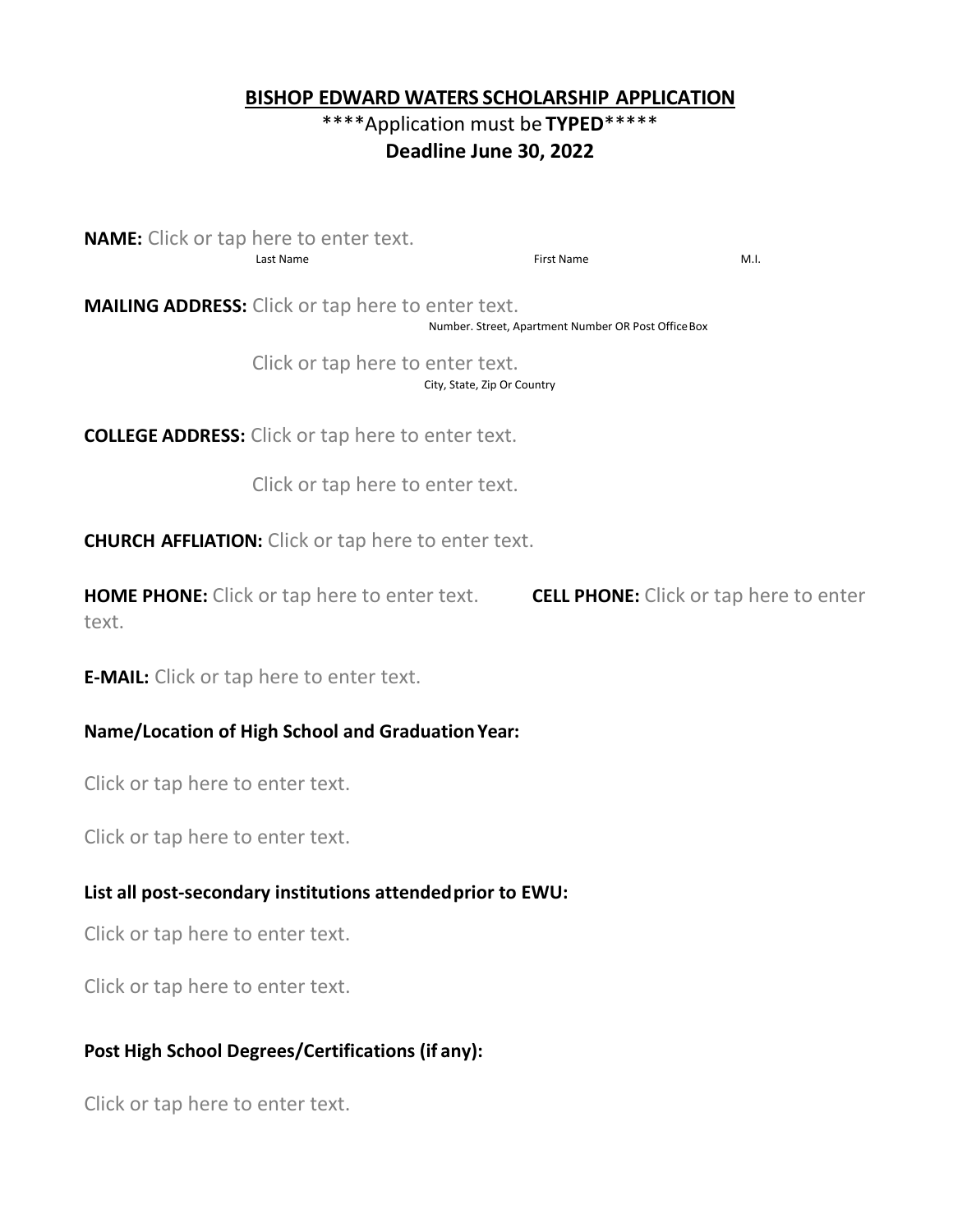| <b>High School G.P.A</b>           | Click or tap here to enter text. |
|------------------------------------|----------------------------------|
| <b>SAT Score</b>                   | Click or tap here to enter text. |
| <b>ACT Score</b>                   | Click or tap here to enter text. |
| <b>Current College Grade Level</b> | Click or tap here to enter text. |
| <b>Current Cumulative G.P.A.</b>   | Click or tap here to enter text. |
| <b>Major</b>                       | Click or tap here to enter text. |
| <b>Minor</b>                       | Click or tap here to enter text. |
| <b>Expected Graduation Date</b>    | Click or tap to enter a date.    |

## **Currently enrolled at Edward Waters University:** ☐Yes ☐No

If "yes" copy of verification must be attached. If "no", explain.

#### Click or tap here to enter text.

### **Please list any and all financial aid/scholarships or other resources you are receiving for the 2022-2023 School Year:**

Click or tap here to enter text. Click or tap here to enter text. Click or tap here to enter text. Click or tap here to enter text.

#### **Please provide name and position of the person(s) providing letter(s) of recommendation:**

*(Letter or recommendation(s) must accompany application)*

#### **Name Position**

Click or tap here to enter text. Click or tap here to enter text. Click or tap here to enter text. Click or tap here to enter text. Click or tap here to enter text. Click or tap here to enter text. Click or tap here to enter text. Click or tap here to enter text.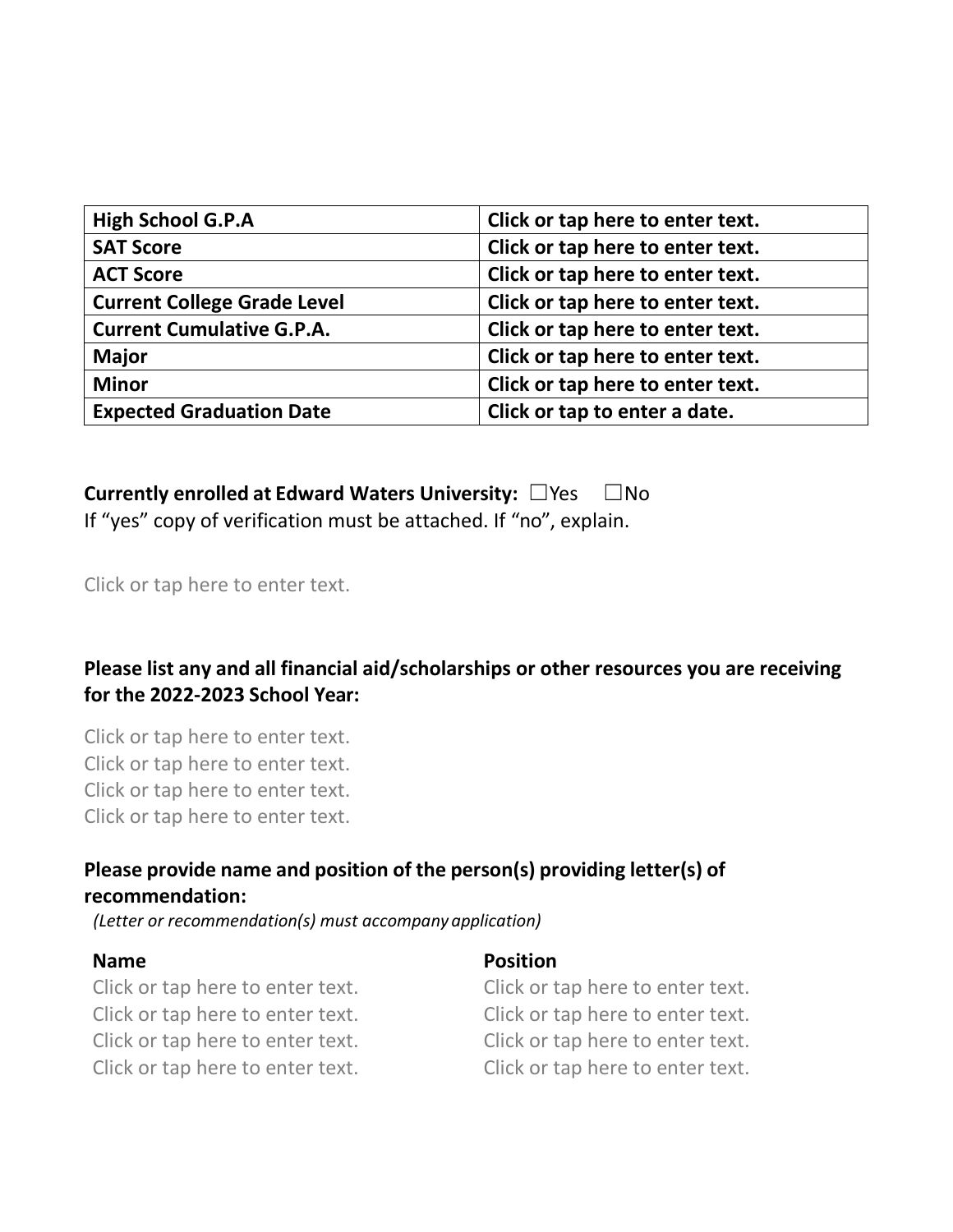**List name and contact information of Community Service Organization(s) in which you are involved. Describe activities (social services, environmental, advocacy, religious,etc.)** *(Verification on organization letterhead must accompanyapplication)*

| <b>Organization</b>              | <b>Contact Information</b>       | <b>Type of Activity</b>          |  |
|----------------------------------|----------------------------------|----------------------------------|--|
| Click or tap here to enter text. | Click or tap here to enter text. | Click or tap here to enter text. |  |
| Click or tap here to enter text. | Click or tap here to enter text. | Click or tap here to enter text. |  |
| Click or tap here to enter text. | Click or tap here to enter text. | Click or tap here to enter text. |  |
| Click or tap here to enter text. | Click or tap here to enter text. | Click or tap here to enter text. |  |
| Click or tap here to enter text. | Click or tap here to enter text. | Click or tap here to enter text. |  |
| Click or tap here to enter text. | Click or tap here to enter text. | Click or tap here to enter text. |  |

**Please list any awards, scholarships, publications, or special recognitions you have received during your matriculation through high school and/orcollege.** *(Attach additional page if needed)***.** 

| <b>Name of Award</b> | <b>Purpose of Award</b> | <b>Date Received</b> |
|----------------------|-------------------------|----------------------|
|                      |                         |                      |
|                      |                         |                      |
|                      |                         |                      |
|                      |                         |                      |

#### **What are your careeraspirations?**

Click or tap here to enter text.

**Please attach a 500-word essay describing how your religious background, teachings, and experiences have prepared you to be a successful student at Edward Waters University.**